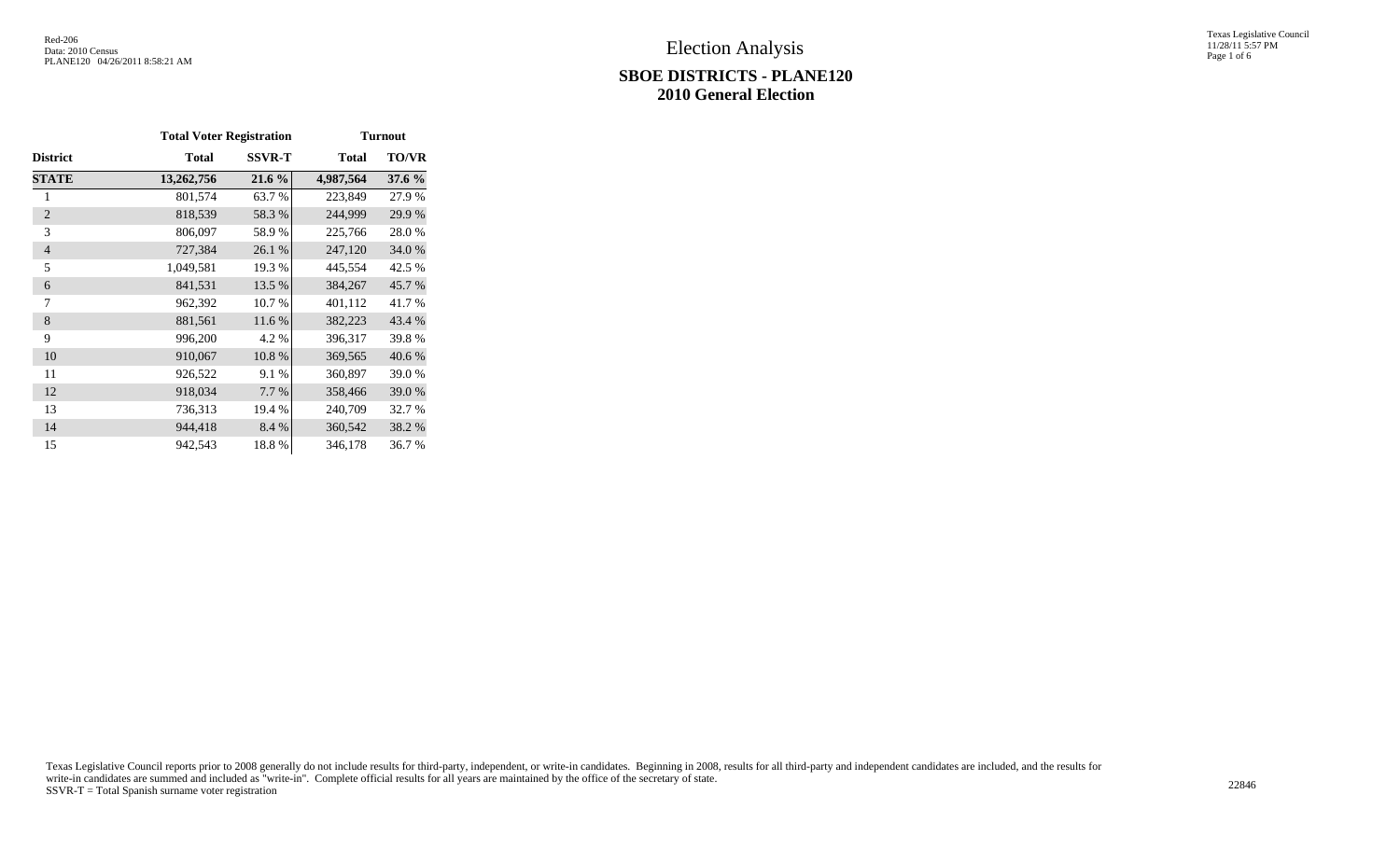Election Analysis

Texas Legislative Council 11/28/11 5:57 PM Page 2 of 6

# **SBOE DISTRICTS - PLANE120 2010 General Election**

|                 |                     |                    | <b>GOVERNOR</b>    |                   | <b>LT. GOVERNOR</b> | <b>ATTORNEY GEN</b>                           |                    |                   |                   |
|-----------------|---------------------|--------------------|--------------------|-------------------|---------------------|-----------------------------------------------|--------------------|-------------------|-------------------|
| <b>District</b> | Perry-R             | <b>White-D</b>     | <b>Glass-L</b>     | <b>Shafto-G</b>   | <b>Barron-W</b>     | <b>Chavez-Thompson-D</b><br><b>Dewhurst-R</b> | Jameson-L          | <b>Gonzales-G</b> | Abbott-R          |
| <b>STATE</b>    | 55.0 %<br>2,737,804 | $2,106,543$ 42.3 % | 109,238<br>$2.2\%$ | 19,518<br>$0.4\%$ | 7,107<br>$0.1\%$    | 3,049,526 61.8 %<br>1,719,169 34.8 %          | 122,169<br>$2.5\%$ | 44,898<br>$0.9\%$ | 3,164,068 64.2 %  |
|                 | 44.5 %<br>99,455    | 118,519 53.1 %     | 4,177<br>1.9 %     | 1,032<br>$0.5\%$  | 219<br>0.1%         | 104,478 47.7 %<br>104,571<br>47.8 %           | 5,084<br>2.3 %     | 2.2 %<br>4,819    | 51.7 %<br>112,429 |
| 2               | 48.7 %<br>118,569   | 119,667<br>49.2 %  | $1.7\%$<br>4,140   | $0.4\%$<br>941    | 0.0 %<br>102        | 126,513<br>104,559<br>43.7 %<br>52.9 %        | 4,960<br>2.1 %     | 3,319<br>1.4 %    | 138,106 58.0 %    |
|                 | 38.7 %<br>87,149    | 132,182 58.7 %     | 4,594<br>2.0 %     | $0.5\%$<br>1,111  | 239<br>0.1%         | 95,118<br>43.0 %<br>117,704<br>53.3 %         | 4,232<br>1.9 %     | 3,934<br>1.8%     | 108,578 49.0 %    |
|                 | 20.9 %<br>51,628    | 192,138 77.9 %     | 2,282<br>$0.9\%$   | $0.3\%$<br>728    | $0.0\%$<br>28       | 59,053<br>180,527<br>24.1 %<br>73.8 %         | 2,776<br>1.1%      | 2,410<br>$1.0\%$  | 65,739<br>26.9 %  |
|                 | 239,862 53.9 %      | 190,016 42.7 %     | 12,860<br>2.9 %    | $0.5\%$<br>2,166  | 401<br>0.1%         | 267,881<br>60.7 %<br>152,970<br>34.7 %        | 14,997<br>3.4 %    | 5,278<br>1.2%     | 282,516 63.9 %    |
| 6               | 218,715 56.9 %      | 158,988 41.4 %     | 5,419<br>1.4 %     | $0.3\%$<br>986    | 0.0 %<br>54         | 251,343<br>118,264 31.1 %<br>66.1 %           | 7,782<br>2.0 %     | 3,046<br>$0.8 \%$ | 258,098 67.8 %    |
|                 | 238,602 59.5 %      | 38.5 %<br>154,384  | 6,548<br>$1.6\%$   | 1,113<br>$0.3\%$  | 297<br>0.1%         | 263,003<br>66.2 %<br>123,714 31.2 %           | 7,980<br>2.0 %     | 2,454<br>$0.6\%$  | 271,729<br>68.4 % |
| 8               | 65.8%<br>251,280    | 122,070 32.0 %     | 7,281<br>1.9 %     | $0.3\%$<br>1,129  | 224<br>$0.1\%$      | 278,412<br>73.5 %<br>89,547 23.6 %            | 2.2 %<br>8,524     | 2,441<br>$0.6\%$  | 285,763<br>75.5 % |
|                 | 65.2 %<br>257,673   | 126,572 32.0 %     | 8,874<br>2.2 %     | 1,684<br>$0.4\%$  | 554<br>0.1%         | 288,538<br>73.6 %<br>91,862 23.4 %            | 9,478<br>2.4 %     | 2,245<br>0.6 %    | 293,939<br>75.1 % |
| 10              | 201,791 54.7 %      | 152,005 41.2 %     | 11,363<br>3.1 %    | $0.5\%$<br>1,694  | 2,306<br>0.6 %      | 229,113<br>62.4 %<br>120,767<br>32.9 %        | 3.7 %<br>13,566    | 3,578<br>$1.0\%$  | 239,578 65.3 %    |
| 11              | 224,052<br>62.1 %   | 124,931<br>34.7 %  | 2.7 %<br>9,714     | 1,603<br>$0.4\%$  | 221<br>0.1%         | 247,149<br>68.8 %<br>99,741<br>27.8 %         | 10,055<br>2.8%     | 2,479<br>$0.7\%$  | 252,624<br>70.3 % |
| 12              | 208,259<br>58.1 %   | 140,690 39.3 %     | 2.2 %<br>7,861     | 1,263<br>0.4%     | $0.0\%$<br>121      | 234,496 66.0 %<br>110,265<br>31.0 %           | 8,639<br>2.4 %     | 2,096<br>0.6 %    | 232,369 65.4 %    |
| 13              | 27.2 %<br>65,463    | 170,139<br>70.8 %  | 3,838<br>$1.6\%$   | 767<br>$0.3\%$    | 121<br>0.1%         | 72,672<br>30.4 %<br>160,353<br>67.1 %         | 4,194<br>1.8%      | 1,742<br>$0.7\%$  | 77.439<br>32.4 %  |
| 14              | 64.3%<br>231,445    | 115,460<br>32.1 %  | 10,676<br>3.0 %    | 1,701<br>$0.5\%$  | $0.2\%$<br>780      | 73.1 %<br>83,571<br>23.3 %<br>261,666         | 10,395<br>2.9 %    | 2,563<br>$0.7\%$  | 268,226<br>75.0 % |
| 15              | 70.6 %<br>243,861   | 88,782<br>25.7 %   | 2.8%<br>9,611      | 1,600<br>$0.5\%$  | 1,440<br>$0.4\%$    | 17.7 %<br>270,091<br>78.8 %<br>60,754         | 9,507<br>2.8%      | 2,494<br>$0.7\%$  | 276,935<br>80.9 % |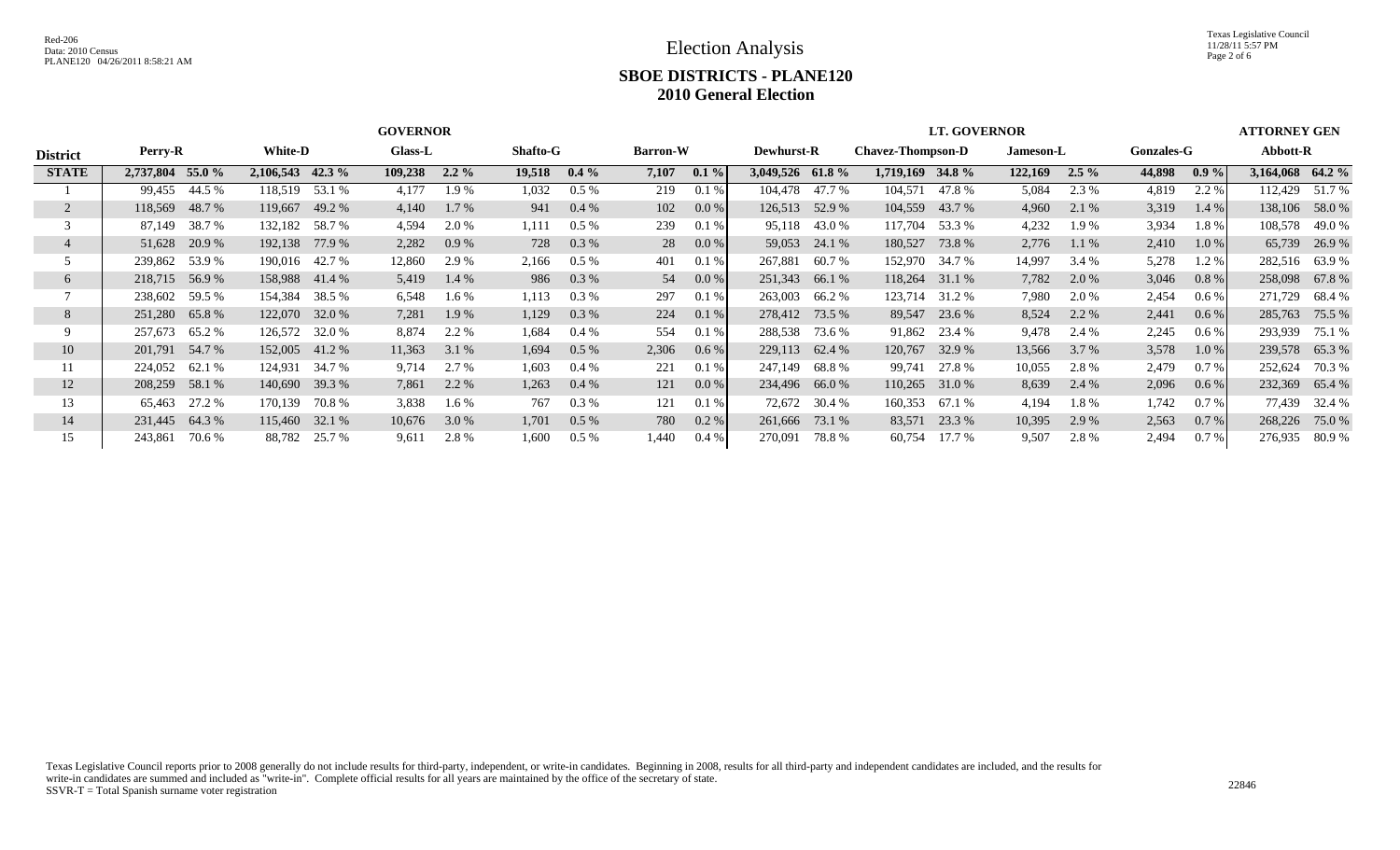Election Analysis

Texas Legislative Council 11/28/11 5:57 PM Page 3 of 6

### **SBOE DISTRICTS - PLANE120 2010 General Election**

|                 | <b>ATTORNEY GEN</b><br><b>COMPTROLLER</b> |        |          |          |                  | <b>LAND COMM</b> |          |                |           |          |           | <b>AG COMM</b>                            |                    |        |         |         |                  |                  |                  |                |
|-----------------|-------------------------------------------|--------|----------|----------|------------------|------------------|----------|----------------|-----------|----------|-----------|-------------------------------------------|--------------------|--------|---------|---------|------------------|------------------|------------------|----------------|
| <b>District</b> | Radnofsky-D                               |        | Roland-L |          | $Combs-R$        |                  | Ruwart-L |                | Lindsay-G |          |           | Uribe-D<br>Holdar-L<br><b>Patterson-R</b> |                    |        |         |         |                  | <b>Staples-R</b> |                  | Gilbert-D      |
| <b>STATE</b>    | $1,655,608$ 33.6 %                        |        | 112,105  | $2.3 \%$ | 3,307,618 83.2 % |                  |          | 417,526 10.5 % | 252,218   | $6.3\%$  | 3,001,440 | 61.7 $\%$                                 | $1,717,147$ 35.3 % |        | 148,263 | $3.0\%$ | 2,953,466 60.8 % |                  | 1,738,001 35.8 % |                |
|                 | 98.778                                    | 45.4 % | 6,239    | 2.9 %    | 128,069          | 74.9 %           | 28,086   | 16.4 %         | 14,729    | 8.6 %    | 101,129   | 46.9%                                     | 108,531            | 50.3 % | 6,163   | 2.9 %   | 99,954           | 46.7 %           | 103.486          | 48.4 %         |
|                 | 94,716                                    | 39.8%  | 5,180    | 2.2 %    | 146,921          | 80.9%            | 22,932   | 12.6 %         | 11,770    | 6.5%     | 122,945   | 52.2 %                                    | 106,263            | 45.1 % | 6,337   | 2.7 %   | 120,854          | 51.8%            | 104,077          | 44.6 %         |
|                 | 108,167                                   | 48.8%  | 4,777    | 2.2 %    | 118,071          | 75.0 %           | 24,019   | 15.3 %         | 15,308    | 9.7%     | 91,881    | 41.9 %                                    | 121,540            | 55.4 % | 5,834   | 2.7 %   |                  | 91,932 42.2 %    | 118,051          | 54.1 %         |
|                 | 176,119                                   | 72.0 % | 2,817    | 1.2%     | 74.654           | 62.4 %           | 25,988   | 21.7 %         | 19,031    | 15.9 %   | 57,648    | 23.7 %                                    | 181,711            | 74.8%  | 3,607   | 1.5%    |                  | 56,915 23.5 %    | 181,202          | 74.8%          |
|                 | 146,109                                   | 33.1 % | 13,289   | 3.0 %    | 300,665          | 79.1 %           | 41,428   | 10.9 %         | 37,861    | $10.0\%$ | 263,435   | 60.5 %                                    | 154,927            | 35.6 % | 17,304  | 4.0 %   | 259,431          | 59.7 %           | 155,618          | 35.8 %         |
| $\sigma$        | 115,647                                   | 30.4 % | 6,660    | 1.8 %    | 270,085          | 84.2 %           | 27,904   | 8.7 %          | 22,938    | 7.1%     | 250,294   | 66.7 %                                    | 115,911            | 30.9 % | 9,130   | 2.4%    | 245,971          | 65.9%            | 117,960          | 31.6 %         |
|                 | 118,112                                   | 29.7 % | 7,306    | 1.8%     | 280,715          | 86.7 %           | 27,863   | 8.6 %          | 15,379    | 4.7 %    | 262,908   | 66.9 %                                    | 120,269            | 30.6 % | 9,885   | 2.5 %   | 256,868          | 65.5 %           | 124,663          | 31.8%          |
| 8               | 85,173                                    | 22.5 % | 7,695    | 2.0 %    | 292,059          | 88.3%            | 23,751   | 7.2 %          | 15,052    | 4.5%     | 276,944   | 74.0 %                                    | 87,040             | 23.2 % | 10,423  | 2.8 %   | 274,243          | 73.4 %           | 89,213           | 23.9 %         |
|                 | 89,045                                    | 22.7 % | 8,613    | 2.2 %    | 299,668          | 88.8 %           | 25,903   | $7.7\%$        | 11,784    | 3.5%     | 284,811   | 73.9 %                                    | 88,874             | 23.1 % | 11,573  | 3.0 %   | 281,979          | 72.7 %           | 94,411           | 24.3 %         |
| 10              | 115,391 31.5 %                            |        | 11,768   | 3.2%     | 251,289          | 80.3 %           | 37,319   | 11.9 %         | 24,391    | 7.8 %    | 224,371   | 62.1 %                                    | 121,859            | 33.7 % | 15,139  | 4.2%    | 219,723          | 60.9%            |                  | 124,545 34.5 % |
|                 | 97,536                                    | 27.2 % | 8,960    | 2.5 %    | 259,193          | 86.0 %           | 28,072   | 9.3%           | 14,290    | 4.7 %    | 242,725   | 68.5 %                                    | 98,879             | 27.9 % | 12,696  | $3.6\%$ | 239,691          | 67.9 %           | 100,971          | 28.6 %         |
| 12              | 115,671                                   | 32.5 % | 7,507    | 2.1%     |                  | 245,809 85.0 %   | 29,013   | 10.0 %         | 14,224    | 4.9 %    | 228,996   | 65.8%                                     | 108,384            | 31.2 % | 10,413  | $3.0\%$ | 226,274 65.1 %   |                  | 110,307          | 31.7 %         |
| 13              | 157,666                                   | 66.0 % | 3,792    | 1.6 %    | 83,780           | 68.0 %           | 28,102   | 22.8 %         | 11,305    | 9.2%     | 70,640    | 29.9 %                                    | 160,773            | 68.0 % | 5,144   | 2.2 %   | 69,577           | 29.5 %           | 161,038          | 68.2 %         |
| 14              | 80,647                                    | 22.5 % | 8,958    | 2.5%     | 273,144          | 86.8 %           | 27,358   | 8.7 %          | 14,122    | 4.5%     | 257,048   | 72.9 %                                    | 82,421             | 23.4 % | 13,180  | 3.7%    | 250,991          | 71.3 %           | 87,337           | 24.8%          |
| 15              | 56,831                                    | 16.6 % | 8,544    | 2.5 %    | 283,496          | 90.5 %           | 19,788   | 6.3%           | 10,034    | 3.2 %    | 265,665   | 78.9%                                     | 59,765             | 17.7 % | 11,435  | 3.4 %   | 259,063          | 77.0 %           | 65,122           | 19.3 %         |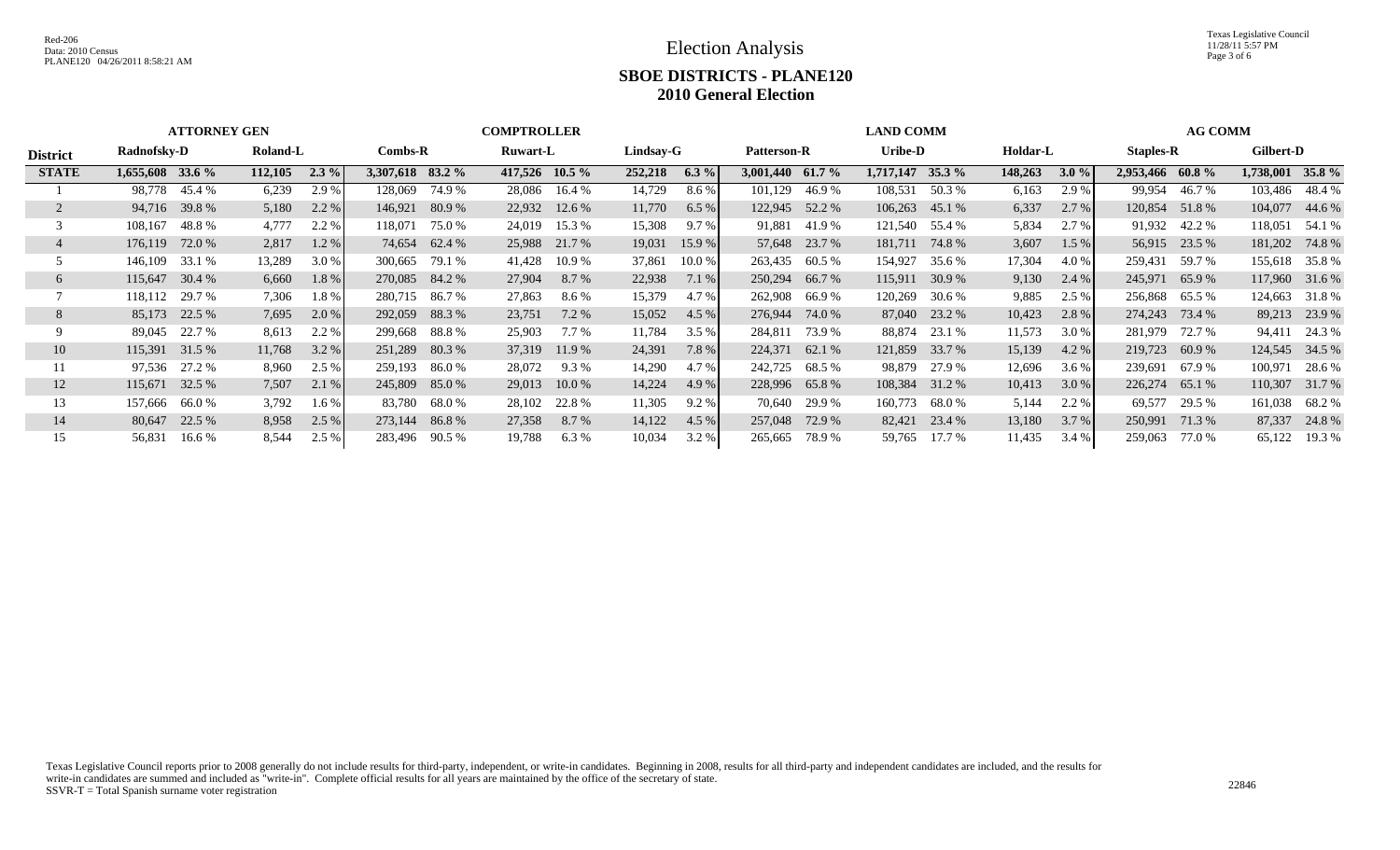Texas Legislative Council 11/28/11 5:57 PM Page 4 of 6

## **SBOE DISTRICTS - PLANE120 2010 General Election**

|                 | <b>AG COMM</b><br><b>RR COMM 1</b> |         |                  |          |                    |                | <b>SUP CT 3</b> |               |        |                   |                  |            | SUP CT 5           |                |         |                  |                  |                |                  |                |
|-----------------|------------------------------------|---------|------------------|----------|--------------------|----------------|-----------------|---------------|--------|-------------------|------------------|------------|--------------------|----------------|---------|------------------|------------------|----------------|------------------|----------------|
| <b>District</b> | Donaldson-L                        |         |                  | Porter-R |                    | <b>Weems-D</b> |                 | <b>Gary-L</b> |        | <b>Browning-G</b> |                  | Lehrmann-R |                    | <b>Sharp-D</b> |         | <b>Strange-L</b> |                  | <b>Green-R</b> |                  | <b>Moody-D</b> |
| <b>STATE</b>    | 163,960                            | $3.4\%$ | 2,880,100 59.4 % |          | $1,756,749$ 36.2 % |                | 138,962         | $2.9\%$       | 72,264 | $1.5\%$           | 2,907,554 59.9 % |            | $1,809,169$ 37.3 % |                | 138,851 | 2.9%             | 2,903,018 60.0 % |                | 1,789,313 37.0 % |                |
|                 | 10,519                             | 4.9 %   | 100,691          | 47.2 %   | 100,144            | 46.9 %         | 8,006           | 3.8%          | 4,492  | 2.1 %             | 99,348           | 46.4 %     | 107,725            | 50.3 %         | 7,178   | 3.4 %            | 96,275           | 44.7 %         | 112,118 52.1 %   |                |
| $\overline{2}$  | 8,241                              | 3.5%    | 119,677          | 51.5 %   | 102,050            | 43.9%          | 6,987           | 3.0 %         | 3,741  | $1.6\%$           | 115,845          | 49.5 %     | 111,435 47.6 %     |                | 6,627   | 2.8%             | 118,447          | 50.9%          | 107,329          | 46.1%          |
|                 | 8,027                              | 3.7 %   | 89,862           | 41.2 %   | 117,539            | 53.9 %         | 6,018           | 2.8%          | 4,568  | 2.1 %             | 90,894           | 41.5 %     |                    | 121,796 55.7 % | 6,102   | 2.8 %            |                  | 90,609 41.7 %  | 120,439          | 55.4 %         |
|                 | 4,000                              | 1.7 %   | 55,651           | 22.9 %   | 181,090            | 74.7 %         | 3,054           | 1.3 %         | 2,751  | 1.1%              | 56,555           | 23.3 %     | 182,783            | 75.4 %         | 3,167   | 1.3%             | 56,329           | 23.3 %         | 182,526          | 75.4 %         |
|                 | 19,223                             | 4.4 %   | 249,140 57.5 %   |          | 158,486            | 36.6 %         | 16,510          | 3.8%          | 9,436  | 2.2 %             | 257,881          | 59.3 %     | 159,872            | 36.8 %         | 16,971  | 3.9%             | 255,430 59.0 %   |                | 159,945          | 36.9 %         |
| 6               | 9,279                              | 2.5 %   | 238,138 63.7 %   |          | 123,300            | 33.0 %         | 7,494           | 2.0 %         | 4,859  | 1.3 %             | 244,534          | 65.4 %     | 121,677            | 32.5 %         | 7,684   | 2.1%             | 240,610 64.5 %   |                | 124,295          | 33.3 %         |
|                 | 10,570                             | 2.7 %   | 251,282          | 64.2 %   | 126,258            | 32.3 %         | 9,220           | 2.4 %         | 4,564  | 1.2%              | 249,456          | 63.6 %     | 133,950            | 34.1 %         | 8,973   | 2.3 %            | 252,096 64.5 %   |                | 128,799          | 33.0 %         |
| 8               | 10,421                             | 2.8 %   | 267,430          | 71.7 %   | 91,871             | 24.6 %         | 9,160           | 2.5 %         | 4,575  | 1.2%              | 268,413          | 71.9 %     | 95,354             | 25.6 %         | 9,422   | 2.5 %            | 268,486 72.2 %   |                | 93,959           | 25.3 %         |
|                 | 11,446                             | 3.0%    | 272,399          | 70.8%    | 97,230             | 25.3 %         | 10,585          | 2.7 %         | 4,779  | 1.2%              | 269,685          | 70.1 %     | 104,447            | 27.1 %         | 10,759  | 2.8 %            | 273,684          | 71.4 %         | 98,445           | 25.7 %         |
| 10              | 16,809                             | 4.7 %   | 211,278 58.7 %   |          |                    | 126,818 35.3 % | 15,026          | 4.2 %         | 6,643  | 1.8%              | 214,636          | 59.5 %     | 131,183            | 36.4 %         | 14,749  | 4.1%             | 213,613          | 59.6 %         | 129,516 36.1 %   |                |
| 11              | 12,550                             | 3.6 %   | 235,610          | 66.6 %   | 101,542            | 28.7 %         | 11,140          | 3.2 %         | 5,339  | 1.5 %             | 242,902          | 68.6 %     | 100,234            | 28.3 %         | 10,886  | 3.1%             | 239,347          | 68.0 %         | 101,287          | 28.8 %         |
| 12              | 11,192                             | 3.2 %   | 218,248 62.8 %   |          |                    | 115,992 33.4 % | 9,260           | 2.7 %         | 4,164  | 1.2%              | 227,905          | 65.4 %     |                    | 111,088 31.9 % | 9,242   | 2.7%             | 224,787          | 64.9 %         | 111,650 32.3 %   |                |
| 13              | 5,591                              | 2.4 %   | 68,443           | 28.9%    | 160,908            | 68.0 %         | 4,563           | 1.9 %         | 2,553  | 1.1 %             | 70,698           | 29.9 %     | 161,059            | 68.2 %         | 4,572   | 1.9%             | 69,258           | 29.4 %         | 161,675          | 68.6 %         |
| 14              | 13,621                             | 3.9 %   | 247,290          | 70.3 %   |                    | 87,330 24.8 %  | 11,625          | 3.3 %         | 5,429  | 1.5 %             | 248,191          | 70.5 %     | 92,387             | 26.2 %         | 11,542  | 3.3 %            | 248,520          | 70.9 %         | 90,005           | 25.7 %         |
| 15              | 12,471                             | 3.7 %   | 254,961          | 75.9 %   | 66,191             | 19.7 %         | 10,314          | 3.1 %         | 4,371  | 1.3%              | 250,611          | 74.6 %     | 74,179             | 22.1 %         | 10,977  | 3.3 %            | 255,527          | 76.5 %         | 67,325           | 20.2 %         |

Texas Legislative Council reports prior to 2008 generally do not include results for third-party, independent, or write-in candidates. Beginning in 2008, results for all third-party and independent candidates are included, write-in candidates are summed and included as "write-in". Complete official results for all years are maintained by the office of the secretary of state. 22846<br>SSVR-T = Total Spanish surname voter registration 22846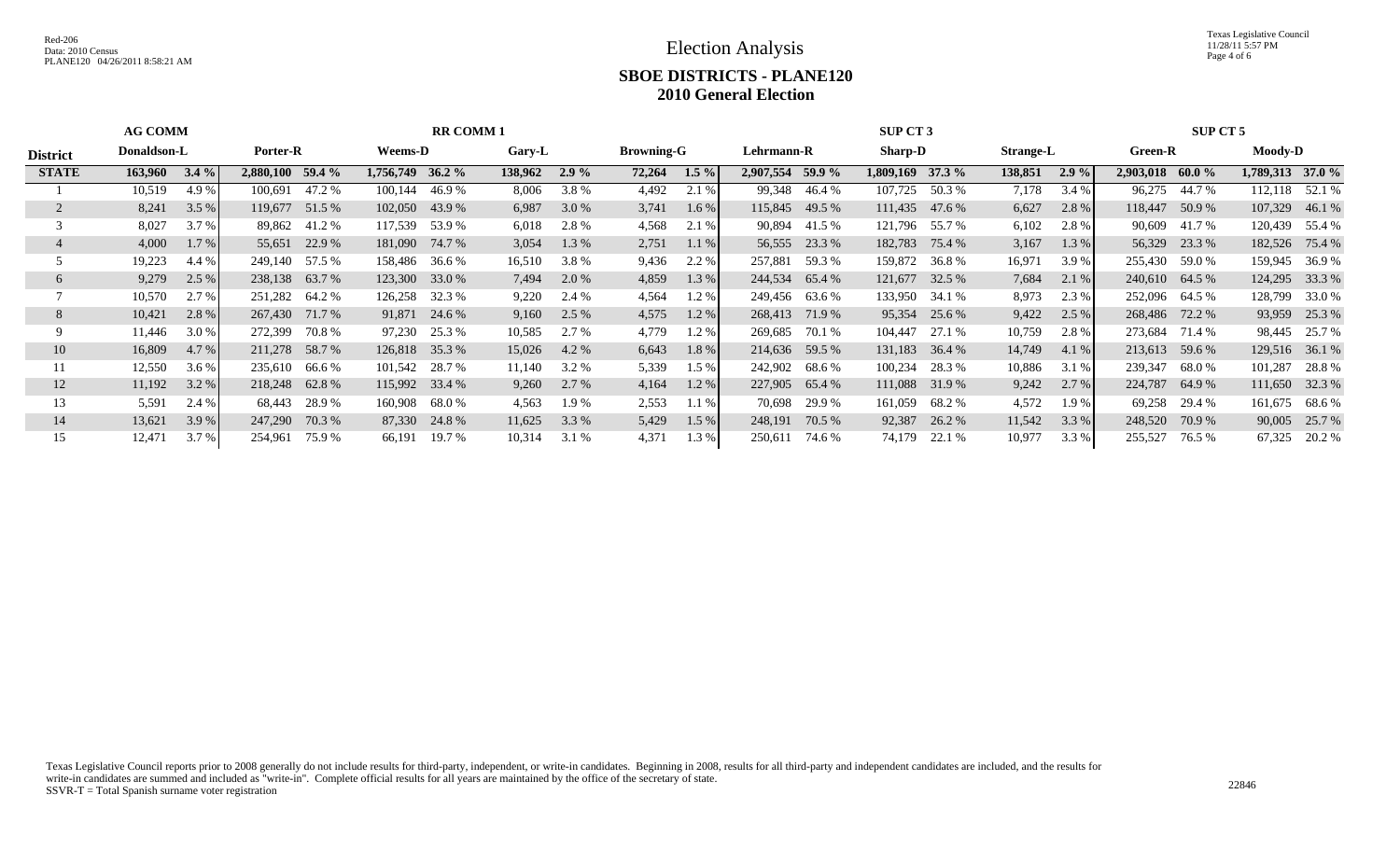Texas Legislative Council 11/28/11 5:57 PM Page 5 of 6

## **SBOE DISTRICTS - PLANE120 2010 General Election**

|                 | SUP CT 5                    |         | <b>SUP CT 9</b>  |                 |                    |             |                 |         |                  | CCA <sub>2</sub> | CCA <sub>5</sub> |           |                  |                | CCA 6                       |                  |           |                  |                  |               |
|-----------------|-----------------------------|---------|------------------|-----------------|--------------------|-------------|-----------------|---------|------------------|------------------|------------------|-----------|------------------|----------------|-----------------------------|------------------|-----------|------------------|------------------|---------------|
| <b>District</b> | Oxford-L<br><b>Guzman-R</b> |         |                  | <b>Bailey-D</b> |                    | Armstrong-L | <b>Meyers-R</b> |         |                  | <b>Stevens-L</b> |                  | Johnson-R |                  | Howard-L       |                             | <b>Keasler-R</b> |           | <b>Hampton-D</b> |                  |               |
| <b>STATE</b>    | 144,292                     | 3.0%    | 2,918,808 60.4 % |                 | $1,722,406$ 35.6 % |             | 195,206         | 4.0 $%$ | 3,189,607 82.3 % |                  | 683,988 17.7 %   |           | 3,207,035 82.9 % |                | $\overline{661,048}$ 17.1 % |                  | 2,905,789 | $60.5\%$         | 1,759,085 36.6 % |               |
|                 | 6,833                       | 3.2 %   | 106,372          | 49.6 %          | 97,687             | 45.6 %      | 10,302          | 4.8%    | 124,363          | 74.2 %           | 43,190           | 25.8 %    |                  | 124,340 74.6 % | 42,368                      | 25.4 %           |           | 99,956 47.2 %    | 104,076          | 49.1 %        |
|                 | 6,793                       | 2.9%    | 121,176 51.9 %   |                 | 101,458            | 43.5 %      | 10,854          | 4.6 %   | 140,440          | 78.7 %           | 37,990           | 21.3 %    | 140,703          | 79.3 %         | 36,800                      | 20.7%            | 119,075   | 51.5 %           | 105,151          | 45.5 %        |
|                 | 6,479                       | 3.0 %   | 96,957           | 44.5 %          | 112,858            | 51.8 %      | 8,177           | 3.8%    | 112,561          | 73.5 %           | 40,508           | 26.5 %    | 114,011          | 74.6 %         | 38,774                      | 25.4 %           | 91,103    | 42.1 %           | 118,958          | 54.9 %        |
|                 | 3,122                       | 1.3%    | 61,075           | 25.2 %          | 177,726            | 73.3 %      | 3,705           | 1.5%    | 72,004           | 61.5 %           | 45,167           | 38.5 %    | 73,743           | 63.2 %         | 42,848                      | 36.8%            | 56,589    | 23.5 %           | 181,256          | 75.2 %        |
|                 | 17,527                      | 4.0 %   | 256,089          | 59.3 %          | 153,524            | 35.5 %      | 22,578          | 5.2 %   | 283,599          | 78.5 %           | 77,722           | 21.5 %    | 287,683          | 79.3 %         | 75,293                      | 20.7 %           | 254,095   | 59.2 %           | 158,063          | 36.8 %        |
| 6               | 7,890                       | 2.1%    | 249,598          | 66.9%           | 113,760            | 30.5 %      | 9,766           | 2.6 %   | 263,544          | 84.5 %           | 48,207           | 15.5%     | 264,072          | 85.0%          | 46,601                      | 15.0 %           | 244,861   | 66.3%            | 116,695          | 31.6 %        |
|                 | 9,947                       | 2.5 %   | 251,037          | 64.3 %          | 126,596            | 32.4 %      | 13,015          | 3.3 %   | 272,649          | 85.7 %           | 45,528           | 14.3 %    | 275,684          | 86.5 %         | 43,170                      | 13.5 %           | 252,717   | 65.0 %           | 127,165          | 32.7 %        |
| 8               | 9,600                       | $2.6\%$ | 269,355          | 72.4 %          | 89,760             | 24.1 %      | 12,962          | 3.5 %   | 285,803          | 88.1 %           | 38,480           | 11.9%     | 286,287          | 88.4 %         | 37,421                      | 11.6%            | 269,889   | 72.9 %           |                  | 90,642 24.5 % |
| 9               | 11,126                      | 2.9 %   | 265,372          | 69.2 %          | 101,309            | 26.4 %      | 16,538          | 4.3 %   | 290,060          | 87.8 %           | 40,397           | 12.2 %    | 289,786          | 88.0 %         | 39,570                      | 12.0%            | 273,082   | 71.7 %           | 97,829           | 25.7 %        |
| 10              | 15,577                      | 4.3 %   | 212,931          | 59.4 %          | 125,399            | 35.0 %      | 20,210          | 5.6 %   | 236,929          | 79.1 %           | 62,712           | 20.9 %    | 238,863          | 79.5 %         | 61,422                      | 20.5 %           | 213,537   | 59.9 %           | 127,604          | 35.8%         |
|                 | 11,560                      | 3.3 %   | 239,188          | 67.9 %          | 98,619             | 28.0 %      | 14,464          | 4.1 %   | 253,492          | 85.8 %           | 42,009           | 14.2 %    | 253,760          | 86.2 %         | 40,705                      | 13.8 %           | 238,043   | 67.9 %           | 101,422          | 28.9 %        |
| 12              | 9,758                       | 2.8 %   | 225,781          | 65.2 %          | 108,373            | 31.3 %      | 12,170          | 3.5%    | 236,950          | 83.8%            | 45,907           | 16.2 %    |                  | 238,502 84.3 % | 44,368                      | $15.7\%$         | 220,199   | 64.1 %           | 113,939          | 33.2 %        |
| 13              | 4,689                       | 2.0 %   | 71,449           | 30.3 %          | 158,702            | 67.3 %      | 5,740           | 2.4 %   | 79,852           | 66.5 %           | 40,191           | 33.5 %    | 82,140           | 68.8 %         | 37,308                      | 31.2 %           | 68,688    | 29.2 %           | 161,782          | 68.9 %        |
| 14              | 12,200                      | 3.5%    | 244,893          | 69.9%           | 88,724             | 25.3 %      | 16,841          | 4.8 %   | 266,264          | 86.1%            | 42,855           | 13.9 %    | 266,252          | 86.4 %         | 41,794                      | $13.6\%$         | 248,450   | 71.3 %           | 88,711           | 25.5 %        |
| 15              | 11,191                      | 3.4 %   | 247,535          | 74.3 %          | 67,911             | 20.4 %      | 17,884          | 5.4 %   | 271,097          | 89.1 %           | 33,125           | 10.9%     | 271,209          | 89.3 %         | 32,606                      | 10.7%            | 255,505   | 77.1 %           |                  | 65,792 19.8 % |